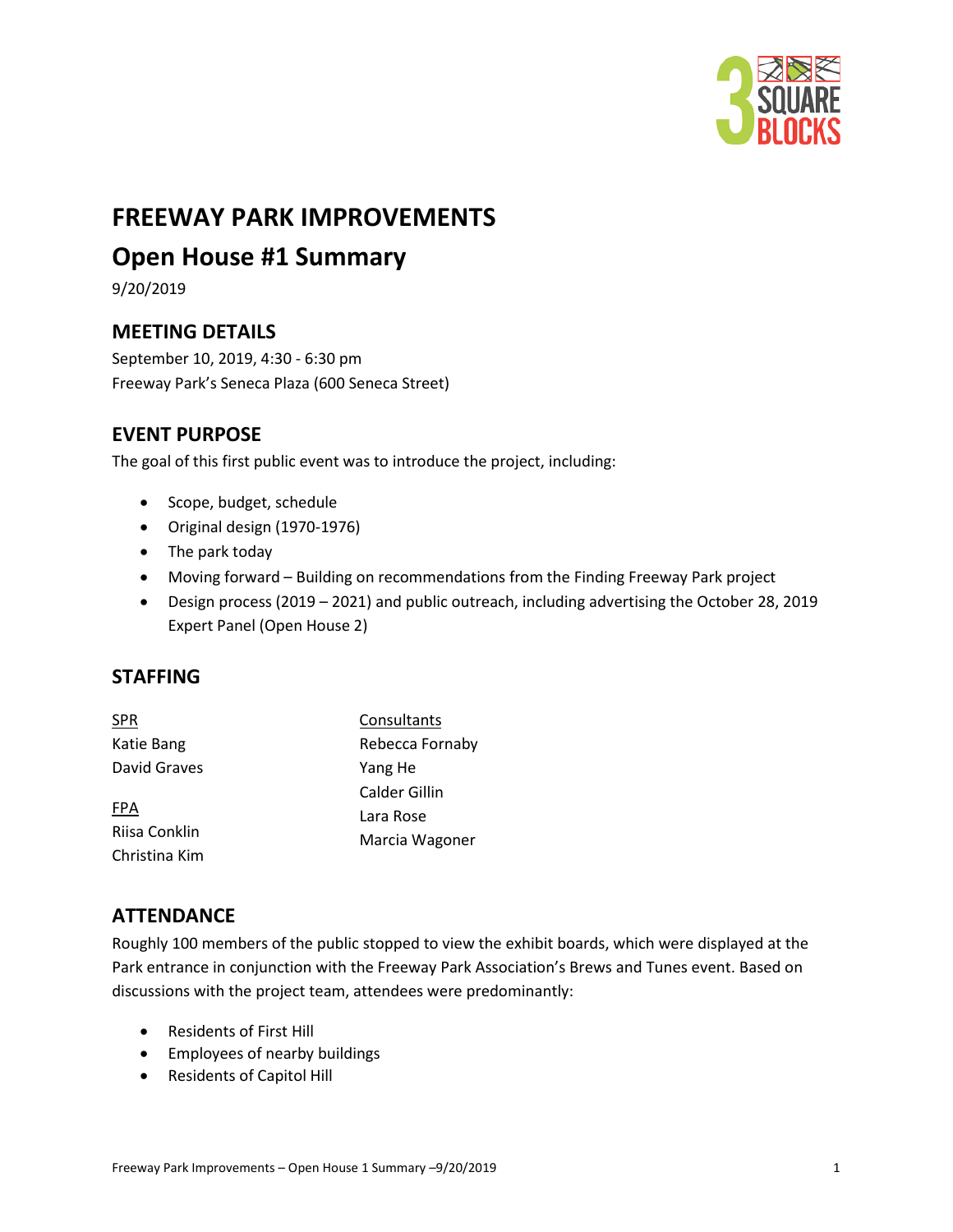

#### **NOTIFICATION**

- Flyer sent via email to "Freeway Park Neighbors and Friends" mailing list (SPR)
- Flyers (hard copy) distributed (FPA)
	- o Lyle Bicknell, OPCD
	- o Scott Bonjukian, I-5 Lid Steering Committee
	- o Jeff Blosser, WSCC
	- o Robert Taylor, Compass Housing
	- o In and around park
- FPA monthly newsletter (FPA)
- SPR Facebook event created (SPR)
- SPR social media push Twitter, Facebook (SPR)
- FPA social media push Instagram, Facebook, Twitter (FPA)
- Press release (SPR)
- Parkways blog post (SPR)

#### **WHAT WE HEARD**

The project team collected feedback from participants through casual conversations as well as a sticky dot exercise. (See appendix A)

#### **Key takeaways**

- Most attendees had not heard of the project.
- Most attendees were both supportive of and interested in attending Open House 2.
- Attendees were very willing to take the handout cards containing the project URL, suggesting that similar cards would be an effective way to get the word out about surveys in the future some even took extras to share with others.
- Likely due to the walk-by nature of this event, sign-in sheets were not an effective way to capture names and email addresses, suggesting that it will be critical to do so at Open House 2 to build a public mailing list for this project.
- There is substantial interest in learning how homelessness is being considered and addressed in this project, including displacement during construction.
- Attendees expressed concern about the use and condition of the south end of Freeway Park (Box Gardens). What can be done so that it isn't misused and neglected?
- Attendees also expressed interest in improvements to the restrooms.

#### **Anecdotes**

• **Green Tree Early Childhood Center:** Parents would like the kids to use the park more—they used to take the kids outside more frequently, but over the last few years safety issues have prevented them from doing so (e.g. kids getting scraped up on the concrete paving).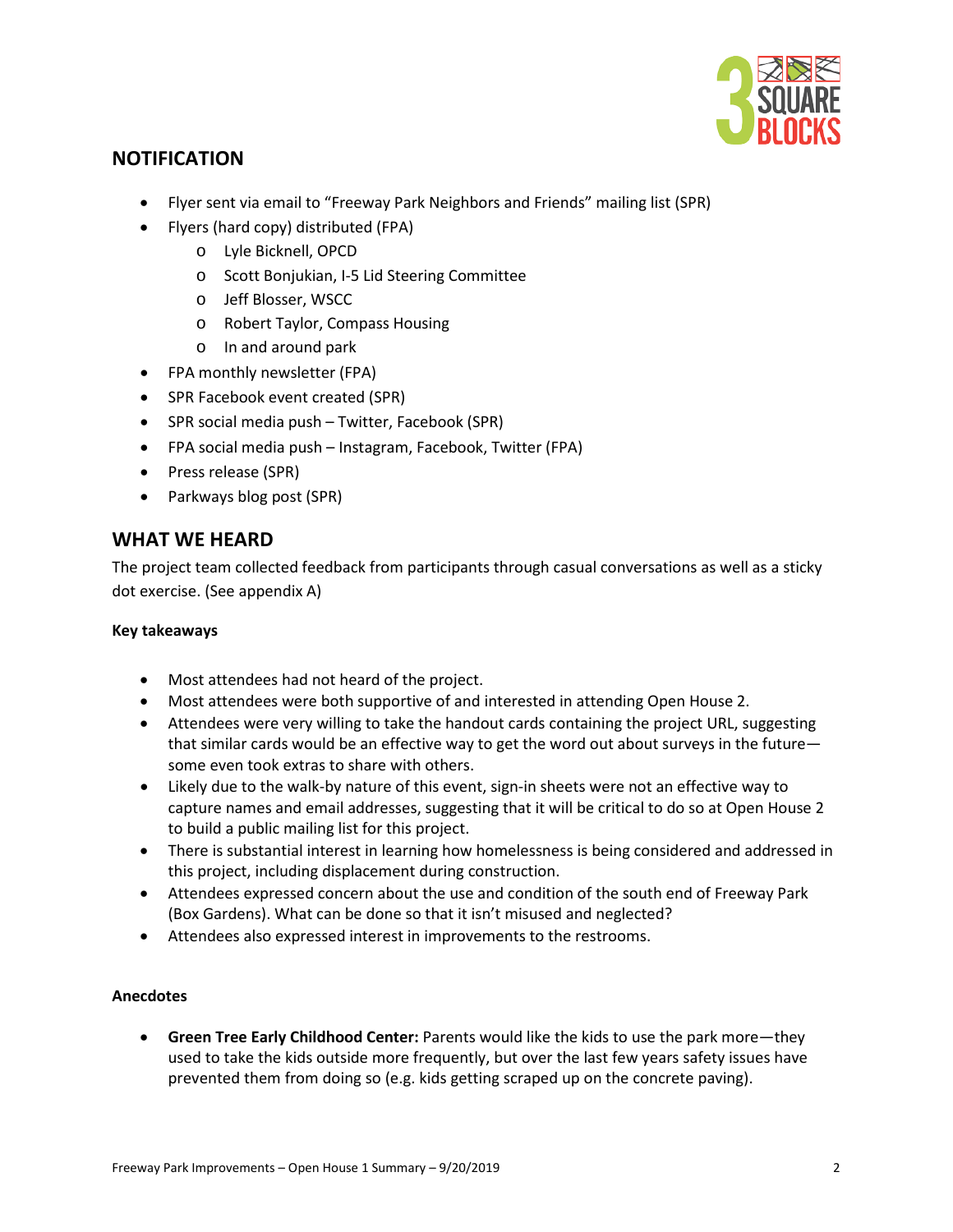

- **YWCA:** A woman thanked the team for the effort to restore the park, explaining that it means a lot to her to have people and music in the park as it makes her feel less alone as she recovers from addiction.
- **Recent transplants:** Two people who moved to Seattle a year ago had never heard of Freeway Park and came to the event after seeing a post on Twitter. They loved the park and said they would come back even though they do not live nearby.
- **First Hill resident:** One attendee highlighted all of the new high-rise development planned for 8<sup>th</sup> Ave, stressing the importance of how bikes are able move across the park and making connections to dedicated bike lanes. Could the 8th Ave bridge be widened or improved?
- **Families with young children:** Several families expressed excitement about the improvements.
- One woman requested better cleaning and maintenance of the park, including the addition of a working bathroom. Another attendee expressed excitement about the renovations.